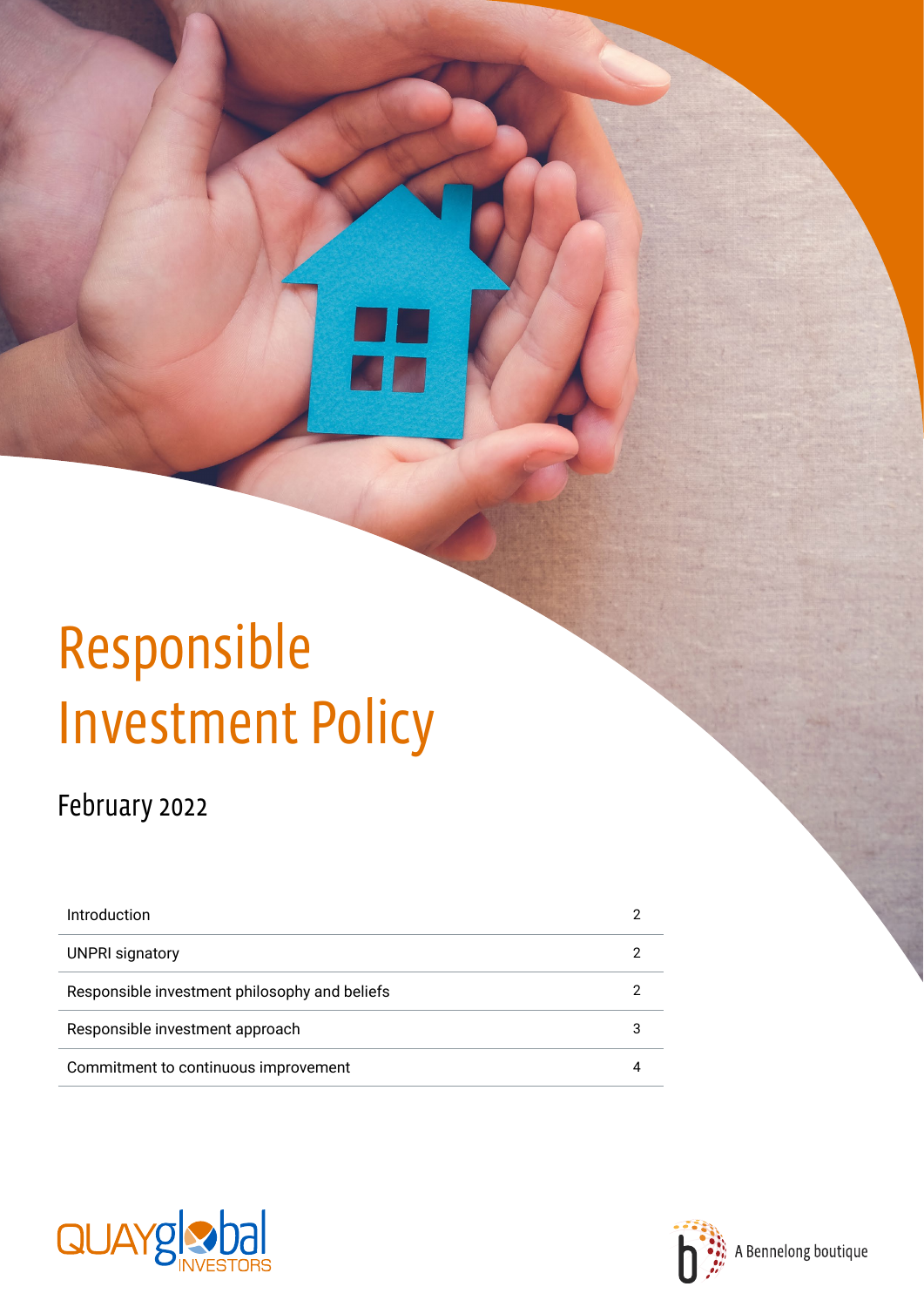This document details the key elements of Quay's Responsible Investment Policy for the Quay Global Real Estate Fund (Unhedged) and the Quay Global Real Estate Fund (AUD Hedged).

The Policy is set by the principals of Quay and will be reviewed annually, or more frequently as updated or required. The Policy applies to all members of the Quay investment team.

### <span id="page-1-0"></span>Introduction

Quay Global Investors is an investment manager that employs an active approach to investing in global listed real estate securities. Our objective is to protect our investors' capital and deliver attractive, long-term inflation-protected returns.

To us, responsible investing is a key element in achieving this objective. We define responsible investing as favouring listed companies and entities that operate sustainably and consider not only profit motivated issues, but also non-financial risks.

Our approach to responsible investing is to consider the Environmental, Social and Governance (ESG) risks of our investees, which is integrated within our investment process and forms part of our overall investment stewardship responsibilities.

In addition, we participate and engage in proxy voting and reviewing shareholder resolutions.

We are also committed to ongoing improvement and refinement of our responsible investing framework.

## <span id="page-1-1"></span>UNPRI signatory

Quay is a signatory to the United Nations Principles for Responsible Investment (UNPRI), stating our commitment to the six core principles for responsible investment.

- 1. We will incorporate ESG issues into investment analysis and decision-making processes.
- 2. We will be active owners and incorporate ESG issues into our ownership policies and practices.
- 3. We will seek appropriate disclosure on ESG issues by the entities in which we invest.
- 4. We will promote acceptance and implementation of the Principles within the investment industry.
- 5. We will work together to enhance our effectiveness in implementing the Principles.
- 6. We will report on our activities and progress towards implementing the Principles.

Our adoption of these principles is important in establishing ESG standards for our business and ESG considerations in our investment process.

## <span id="page-1-2"></span>Responsible investment philosophy and beliefs

At Quay, we believe supporting responsible investment not only leads to better outcomes for the broader community but can also enhance investment outcomes for investors. Consideration of the influence of ESG factors on the risk, return and longevity of an investment in a listed company or entity represents a more thorough due diligence process, and should lead to better risk-adjusted returns.

Our commitment to responsible investing specifically focuses on the following ESG risks.

#### Environmental risks

A building's energy and water consumption, and associated greenhouse gas (GHG) emissions account for much of the environmental footprint of real estate, according to GRESB<sup>1</sup>. For real estate developers, responsible site selection and construction-related environmental issues are also pertinent. The United Nations estimates that the embodied carbon of commercial buildings (i.e. from manufacturing and transportation of materials as well as construction) equates to approximately 25% of the total lifecycle emissions from the building, and cement and steel production each account for approximately 8% of total global emissions.

There is currently a general lack of public disclosure regarding resource consumption and GHG emissions data across the listed global real estate universe, which can impact the ability to comprehensively assess an entity's environmental impact.

We believe all stakeholders will benefit from improved disclosure and an increased focus on energy efficiency, consumption of resources and generation of waste – and therefore reduced GHG emissions – across the global real estate universe.

1 GRESB 2020 Real Estate Assessment Reference Guide, *[www.gresb.com](https://gresb.com/resources/2020-real-estate-assessment-reference-guide/)*, accessed 24 February 2020



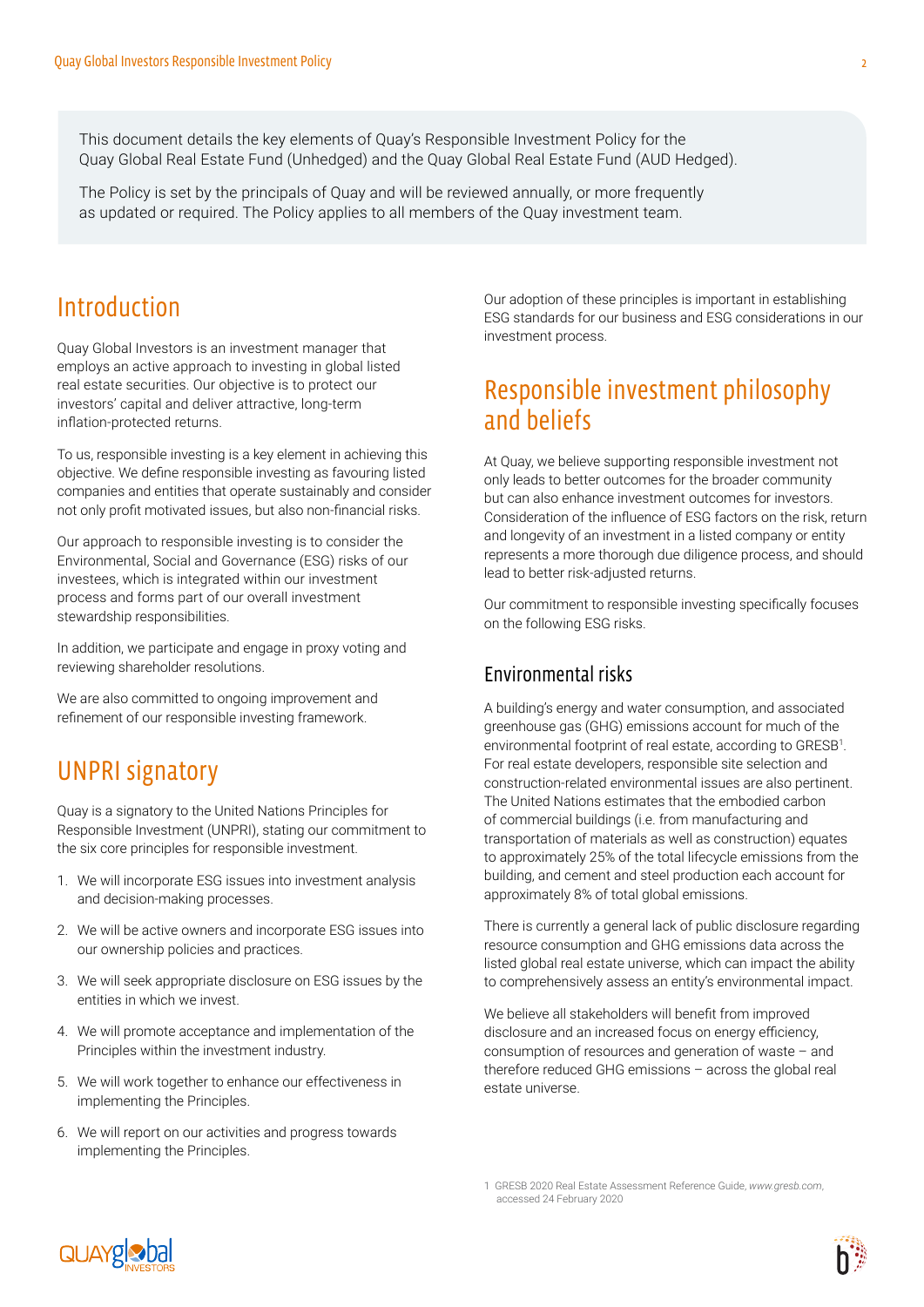#### Social risks

A real estate company or entity that successfully manages and invests in its relationship with its employees, tenants, suppliers, and the society in which it operates is more likely to succeed at its objectives – and thereby generate more consistent returns for its shareholders.

*How* an entity manages these relationships is important. Examples of relevant considerations include employee and tenant engagement and satisfaction; employee and tenant health and safety; community outreach and social programs; diversity of people; and supply-chain due diligence and risk assessment.

An important example of a social risk is modern slavery, and many nations are legislating reporting requirements around this issue. While citizens in developed economies enjoy relatively low levels of vulnerability<sup>2</sup>, slavery may still be present in a company's supply chain. Developed economies and businesses can play their part in aiming to eliminate modern slavery by monitoring, reporting, and acting.

Of particular relevance to the real estate sector is the construction industry, which is seen as susceptible to modern slavery practices because of complex and multi-layered supply chains in delivering projects. This could relate to labour conditions or procurement of goods, particularly from foreign countries where there is little oversight of working practices.

Quay is an advocate for the elimination of modern slavery and for increased modern slavery reporting, and we encourage investigation of modern slavery by our investees. We also support and endorse the formal *[Modern Slavery Statement](https://www.bennelongfunds.com/modern-slavery)* of our partner and the Funds' Responsible Entity, Bennelong Funds Management.

#### Governance risks

Many of the corporate failures brought on by the global financial crisis (and within real estate) can be traced back to poor corporate oversight.

Good corporate governance goes a long way to ensuring a company's stated objectives are achieved, business and other risks are managed, and a framework is set for a company to act responsibly and with accountability.

We regard good corporate governance as important for generating sustainable returns, while poor governance can increase the risk of a company's failure.

Our process applies weight to corporate governance, including a focus on issues such as board structure and independence, executive compensation, disclosure and protecting shareholder interests.

Integration of a comprehensive ESG framework by an entity is also regarded a key pillar of good corporate governance, balanced against the overall quality of the potential investment.

# <span id="page-2-0"></span>Responsible investment approach

In our role as investors we can support ESG transparency by the companies we both engage with and invest in. As part of our commitment to responsible investment, we have incorporated activities into our investment process that we believe provides a better outcome for our investors.



# Negative screens

At the idea generation stage, our investment process applies negative screens to:

- Markets in emerging geographies, including in Asia Pacific, Eastern Europe, Latin America and the Middle East / Africa, and
- Companies that overly rely on property development and thereby construction – as a source of income.

These segments experience elevated social and environmental risks, and we believe these negative screens and preclusions assist in reducing the risk of investing in companies with poor ESG profiles.

2 Global Slavery Index, *[www.globalslaveryindex.org](https://www.globalslaveryindex.org/)*, accessed 24 February 2020

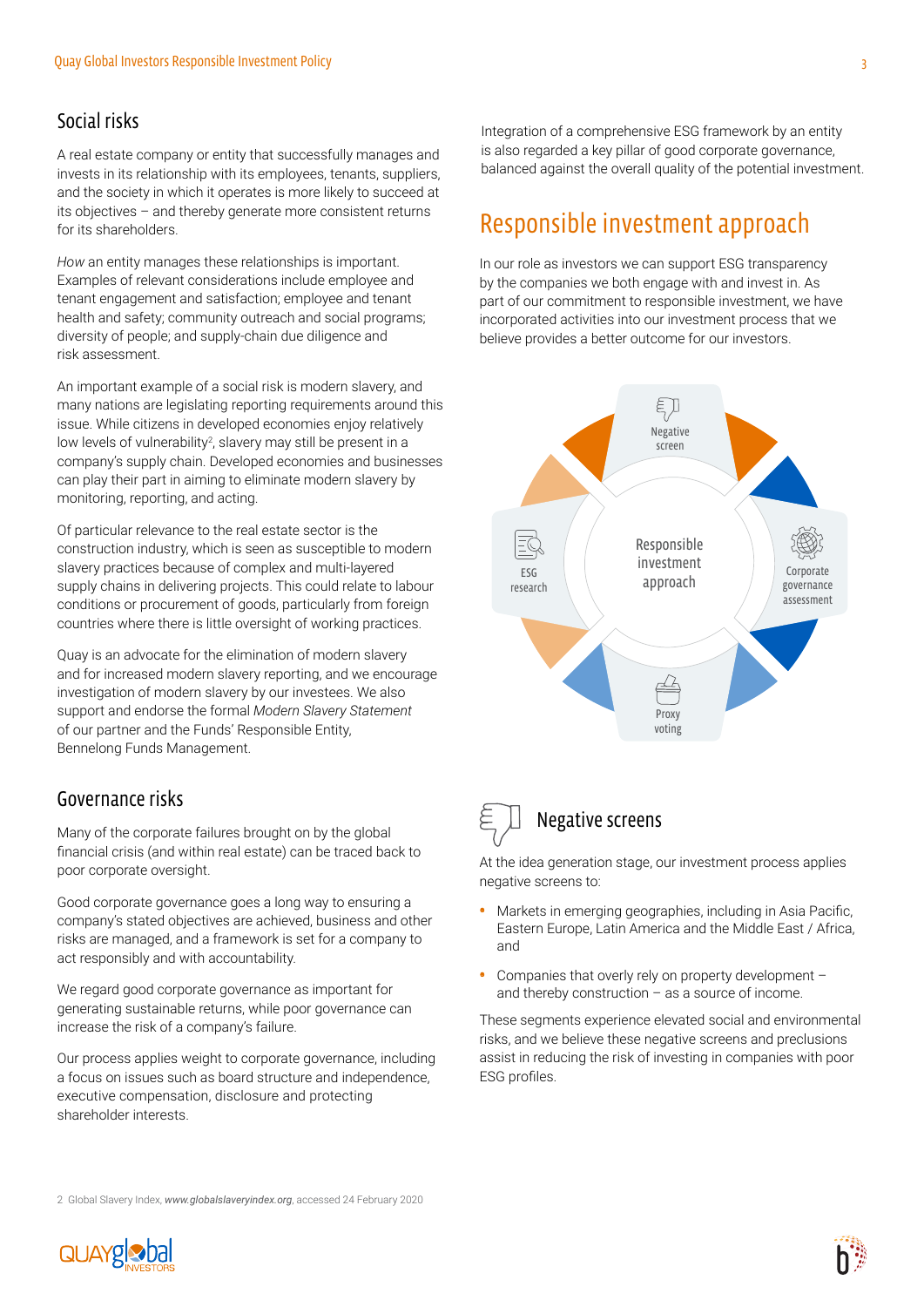

#### Corporate governance assessment

A significant emphasis on corporate governance assessment is applied within the company research and analysis phase of our investment process.

Key elements of review within our assessment include:

- Majority independent board
- Independent audit and risk committee
- Management track record (including behaviour at prior organisations)
- Insider blocking power
- Anti-takeover provisions
- ESG governance (ESG leadership, entity wide ESG goals and measures)

Corporate governance is assessed by using a combination of both our own and third-party research. This assessment is ongoing, and risks are continually monitored.

# Proxy voting

We participate in proxy voting, review shareholder resolutions, and take an active interest in special issues and situations that we deem have the potential to impact investment risk.

Where relevant, this includes engaging with the company to discuss, clarify and understand a specific issue prior to voting. We also utilise third-party research services to assist in assessing voting issues. This can result in us directing the custodian to actively vote, which may be contrary to management and or independent recommendations.

| - |
|---|
| _ |

#### ESG research

We conduct ESG research into all current and potential investees as part of our investment process. Issues and risks are identified and evaluated by our investment team using a combination of our own research and third-party research providers.

Our own research may take the form of analysing company public disclosure via websites, financial and sustainability reports, management interviews, or other periodic analysis.

We utilise research from third-party providers to assess companies using a range of metrics, which enables us to monitor ESG progress over time and identify areas of controversy, relative weakness or strength.

The output of this research is used to identify any issues that may require engagement with the company's management, and can affect whether we invest in an entity.

This analysis and engagement gives the portfolio managers an awareness of the ESG risks within the portfolio.

# <span id="page-3-0"></span>Commitment to continuous improvement

Responsible investment is not a new subject; yet it continues to grow, develop and broaden in many ways.

As understanding of ESG issues deepens and new challenges evolve, so too does the quality of related data, transparency of information and likely increase in regulation. This presents both opportunities and challenges for the investment industry.

At Quay we will continue to monitor these developments and challenges, engage with a variety of stakeholders, and review and develop our responsible investment processes to ensure they remain both relevant and appropriate.